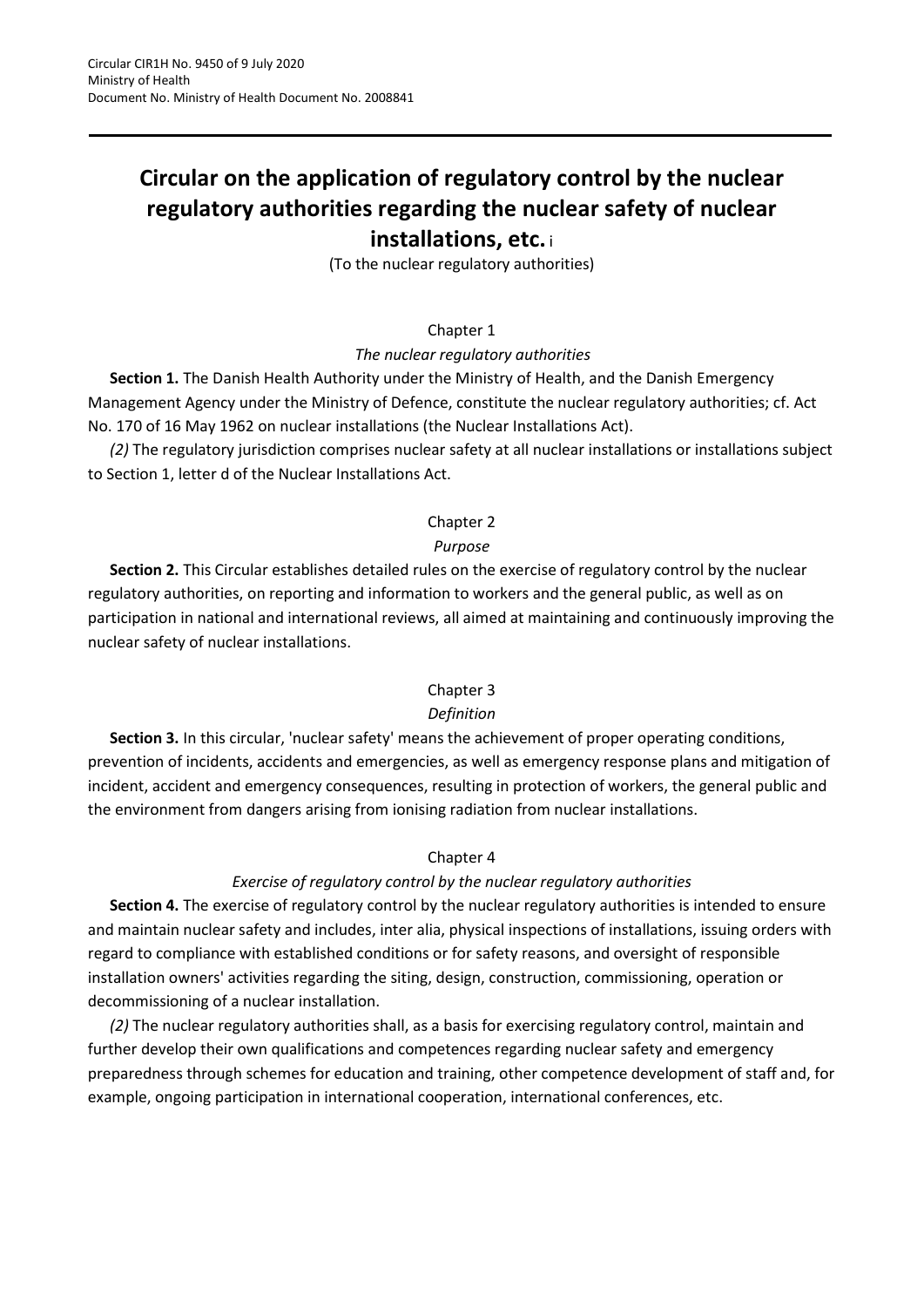Section 5. The nuclear regulatory authorities shall specifically perform regulatory control to verify that the owner of a nuclear installation ensures that nuclear safety during establishment, operation and decommissioning of a nuclear installation can be maintained through:

- 1) its construction, operation and decommissioning being undertaken subject to the utilisation of necessary and adequate human, financial and competence resources, the latter including contractors and subcontractors, and the requisite continuing education and other necessary instruction being duly arranged for any individual who has bearing on the security and safety conditions prevailing when a nuclear installation is established, operated or decommissioned;
- 2) installations and their associated equipment being constructed and maintained to a suitable standard of quality, and records documenting these activities being maintained;
- 3) safety arrangements being continuously assessed and enhanced in a systematic and controllable manner, and both natural and anthropogenic incidents, accidents and emergencies and their consequences being mitigated through the utilisation of both physical barriers and procedures for maintaining safety (defence-in-depth), where applicable; and
- 4) in assessments of nuclear safety, constant efforts being made to identify factors conducive to safety improvements.

(2) The assessments in (1), No. 4, shall be carried out taking into account the following items, as applicable:

- 1) Identification of safety improvements by taking into account ageing issues, operational experience, the most recent research results and the developments in international standards.
- 2) Prevention of operating processes that deviate from normal operation, but which do not significantly damage items important to safety.
- 3) Circumstances that could lead to significant damage to items important to safety or loss of all trains of a safety system.

## Information and reporting

Section 6. In order to maintain nuclear safety, the nuclear regulatory authorities shall, in extension of their exercise of regulatory control:

- 1) make available to workers and the general public all information pertinent to safety on-site at and in the vicinity of nuclear installations, including the conditions governing operation and decommissioning, taking into account security interests; and
- 2) assist in issuing relevant information rapidly and promptly to workers and the general public in case of incidents or emergencies.

Section 7. The nuclear regulatory authorities shall compile situation reports on nuclear safety with respect to the nuclear installations at the Risoe site, which are in the process of being decommissioned in accordance with the Danish Parliament's passing in 2003 of Parliamentary Bill B 48.ii

(2) A situation report shall be compiled for the first time in 2020 and thereafter again once decommissioning of the nuclear installations at the Risoe site, which is currently being decommissioned, cf.

- (1), has been completed and the associated sites in the vicinity have been cleared for unrestricted use. (3) Each situation report shall comprise the following:
- 1) A report on the nuclear regulatory authorities' performance of regulatory control of nuclear safety, including the authorities' situation in respect of resources and expertise.